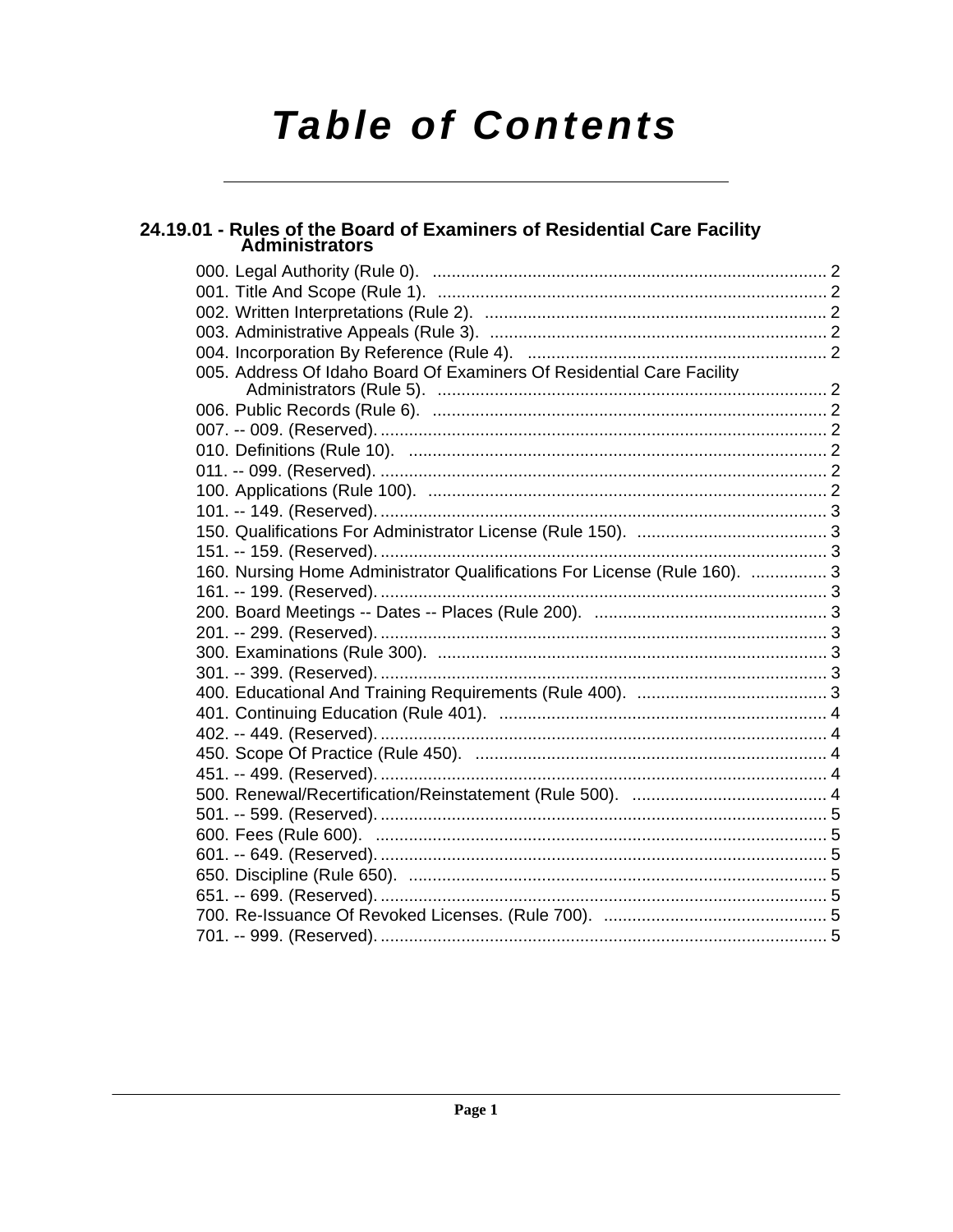# **IDAPA 24 TITLE 19 CHAPTER 01**

# **24.19.01 - RULES OF THE BOARD OF EXAMINERS OF RESIDENTIAL CARE FACILITY ADMINISTRATORS**

# <span id="page-1-1"></span><span id="page-1-0"></span>**000. LEGAL AUTHORITY (RULE 0).**

These rules are hereby prescribed and established pursuant to the authority vested in the Board of Examiners of Residential Care Facility Administrators by the provisions of Section 54-4205, Idaho Code. (7-1-93)

# <span id="page-1-2"></span>**001. TITLE AND SCOPE (RULE 1).**

These rules shall be cited as IDAPA 24.19.01, "Rules of the Board of Examiners of Residential Care Facility Administrators." (7-1-93) Administrators."

### <span id="page-1-3"></span>**002. WRITTEN INTERPRETATIONS (RULE 2).**

The Board may have written statements that pertain to the interpretation of the rules of this chapter. Such interpretations, if any, are available for public inspection and copying at cost in the main office of the Bureau of Occupational Licenses. (3-15-02)

# <span id="page-1-4"></span>**003. ADMINISTRATIVE APPEALS (RULE 3).**

Administrative appeals shall be governed by the Administrative Procedure Act, Title 67, Chapter 52, Idaho Code.

(3-15-02)

### <span id="page-1-5"></span>**004. INCORPORATION BY REFERENCE (RULE 4).**

The document titled "ACHCA Code of Ethics," published by the American College of Health Care Administrators (ACHCA) as referenced in Section 650, is herein incorporated by reference and is available from the Board's office and on the Board web site. (3-20-04)

### <span id="page-1-6"></span>**005. ADDRESS OF IDAHO BOARD OF EXAMINERS OF RESIDENTIAL CARE FACILITY ADMINISTRATORS (RULE 5).**

[The office of the Board of Examiners of Residential Care Facility Administrators is located within the Bureau of](mailto:rca@ibol.idaho.gov) Occupational Licenses, Owyhee Plaza, 1109 Main Street, Suite 220, Boise, Idaho 83702-5642. The phone number of the Board is (208) 334-3233. The Board's FAX number is (208) 334-3945. The Board's e-mail address is [rca@ibol.idaho.gov. The Board's official web site can be found at](mailto:rca@ibol.idaho.gov) [http://www.ibol.idaho.gov. \(3-29-10\)](http://www.ibol.idaho.gov)

# <span id="page-1-7"></span>**006. PUBLIC RECORDS (RULE 6).**

The records associated with the Board of Examiners of Residential Care Facility Administrators are subject to the provisions of the Idaho Public Records Act, Title 9, Chapter 3, Idaho Code. (3-15-02) provisions of the Idaho Public Records Act, Title 9, Chapter 3, Idaho Code.

# <span id="page-1-8"></span>**007. -- 009. (RESERVED).**

# <span id="page-1-13"></span><span id="page-1-9"></span>**010. DEFINITIONS (RULE 10).**

**01. Board**. The Board of Examiners of Residential Care Facility Administrators as prescribed in Section 54-4202, Idaho Code. (7-1-93)

**02. Bureau**. The Bureau of Occupational Licenses as prescribed in Sections 54-4204 and 67-2602, Idaho Code. (3-15-02)

# <span id="page-1-10"></span>**011. -- 099. (RESERVED).**

#### <span id="page-1-12"></span><span id="page-1-11"></span>**100. APPLICATIONS (RULE 100).**

Applications will be on forms approved by the Board. No application will be considered for any action unless accompanied by the appropriate fees and until the required supporting documentation is received by the Bureau. If an applicant fails to respond to a Board request or an application has lacked activity for twelve (12) consecutive months, the application on file with the Board will be deemed denied and will be terminated upon thirty (30) days written notice, unless good cause is established to the Board. (3-29-10) (3-29-10)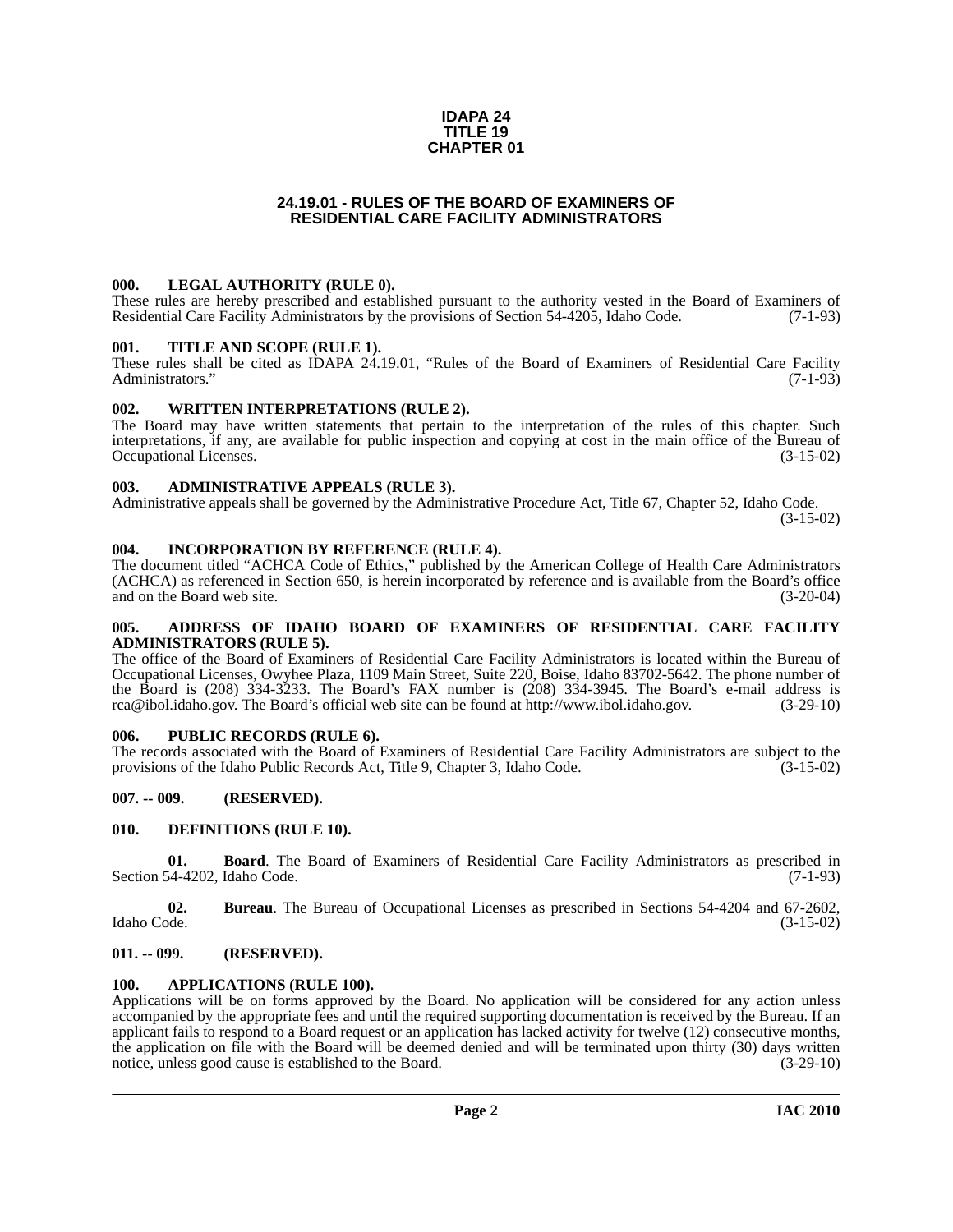# <span id="page-2-0"></span>**101. -- 149. (RESERVED).**

### <span id="page-2-17"></span><span id="page-2-1"></span>**150. QUALIFICATIONS FOR ADMINISTRATOR LICENSE (RULE 150).**

**01. Qualifications.** Each applicant for an administrator's license and each licensed administrator, as requested by the Board, shall submit proof, along with their application, that said individual meets the following qualifications for the issuance of a license or permit, or the retention or renewal of a license: (4-6-05)

**02. Good Moral Character**. The applicant shall cause to be submitted a criminal background check by an entity approved by the Board establishing that the applicant has not been convicted, pled guilty or nolo contendere or received a withheld judgment for a felony or any crime involving dishonesty or the health or safety of a person.

 $(3-30-06)$ 

### <span id="page-2-2"></span>**151. -- 159. (RESERVED).**

# <span id="page-2-16"></span><span id="page-2-3"></span>**160. NURSING HOME ADMINISTRATOR QUALIFICATIONS FOR LICENSE (RULE 160).**

Any applicant who holds a valid Idaho nursing home administrator license must meet the requirements provided in Section 54-4211(2), Idaho Code, and must take and pass the Board-approved residential care administrator examination. This requirement may be waived if the applicant submits evidence satisfactory to the Board that he has at least one (1) year of leadership or management experience working in a residential care facility within the five (5) years preceding the application.

# <span id="page-2-4"></span>**161. -- 199. (RESERVED).**

### <span id="page-2-12"></span><span id="page-2-5"></span>**200. BOARD MEETINGS -- DATES -- PLACES (RULE 200).**

<span id="page-2-11"></span>**01. Board Meeting Dates**. The Board shall meet at least semi-annually at such time and place as shall be determined by the Board. (3-15-02)

<span id="page-2-13"></span>**02. Dates and Places May be Changed**. Dates and places of board meetings may be changed by the action of the majority of the Board and advance public notice given. (7-1-93)

# <span id="page-2-6"></span>**201. -- 299. (RESERVED).**

#### <span id="page-2-7"></span>**300. EXAMINATIONS (RULE 300).**

<span id="page-2-15"></span>**01. Examination**. The Board approves the following examinations for licensure: (5-8-09)

**a.** The Residential Care Facility Administrators examination developed and administered by the National Association of Boards of Examiners of Long Term Care Administrators (NAB) and an open book examination of law and rules governing residential care administrators in Idaho. The passing score for the NAB examination shall be determined by NAB. An applicant for examination shall be required to register with NAB and pay any required examination fees directly to NAB. The passing score for the open book examination shall be seventy-five percent (75%). (5-8-09)

| Other examinations as approved by the Board. | $(5 - 8 - 09)$ |
|----------------------------------------------|----------------|
|                                              |                |

# <span id="page-2-8"></span>**301. -- 399. (RESERVED).**

#### <span id="page-2-9"></span>**400. EDUCATIONAL AND TRAINING REQUIREMENTS (RULE 400).**

#### <span id="page-2-14"></span><span id="page-2-10"></span>**01. Approved Course**. (5-3-03)

**a.** The Certification Program for Residential Care Facility Administrators course, administered by the Idaho Health Care Association (IHCA)/Idaho Center for Assisted Living (ICAL), are approved courses of study to qualify for licensure. (5-8-09)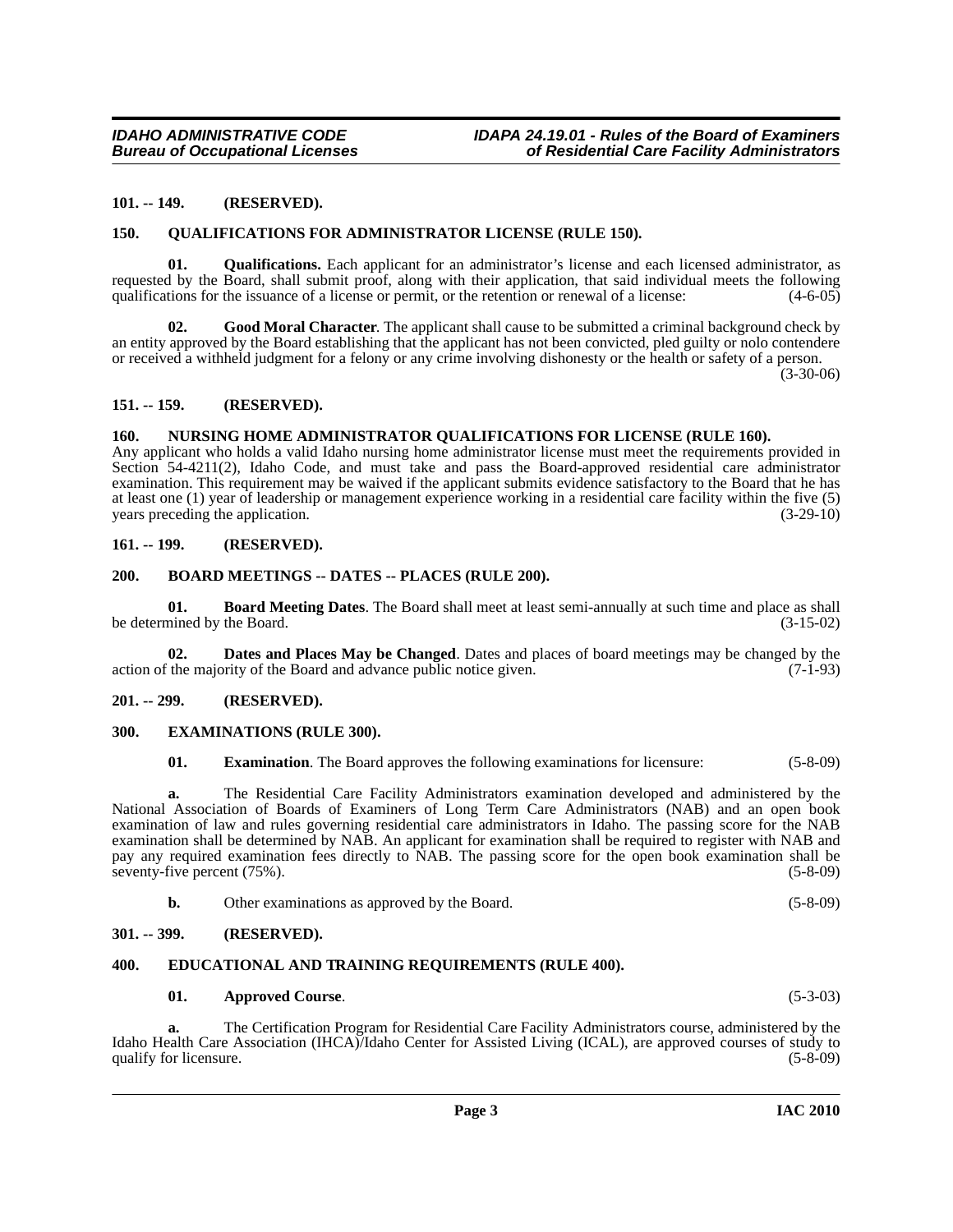**b.** Any Certification Program for Residential Care Facility Administrators provided by a state or national Residential Care Facility Administrator organization or a nationally or regionally accredited college or<br>university shall be an approved course of study to qualify for licensure. (5-3-03) university shall be an approved course of study to qualify for licensure.

<span id="page-3-5"></span>**02. Approval of Other Courses**. Applicants may, in lieu of completion of the Certification Program for Residential Care Facility Administrators, submit official documentation of successful completion of relevant courses. These courses must be approved by the Board before equivalency will be given. (3-30-06)

# <span id="page-3-6"></span><span id="page-3-0"></span>**401. CONTINUING EDUCATION (RULE 401).**

<span id="page-3-9"></span>**01. Minimum Hours Required**. Applicants for annual renewal shall be required to complete a minimum of twelve (12) hours of continuing education courses within the preceding twelve (12) month period. Basic First Aid, Cardio-Pulmonary Resuscitation, medication assistance, or fire safety courses shall not be considered for continuing education credit. (3-30-06)

**02. Course Approval**. Courses of study relevant to residential care facility administration and sponsored or provided by the following entities or organizations shall be approved for continuing education credits:  $(3-30-06)$ 

<span id="page-3-7"></span>

| а. | Accredited colleges or universities.         | $(3-30-06)$ |
|----|----------------------------------------------|-------------|
| b. | Federal, state or local government entities. | $(3-30-06)$ |
| c. | National or state associations.              | $(3-30-06)$ |

**d.** Otherwise approved by the Board based upon documentation submitted by the licensee or course provider reviewing the nature and subject of the course and its relevancy to residential care administration, name of instructor(s) and their qualifications, date, time and location of the course and procedures for verification of attendance. (3-30-06)

<span id="page-3-8"></span>**03. Credit**. Continuing education credit will only be given for actual time in attendance or for the time spent participating in the educational activity. One (1) hour of continuing education is equal to sixty (60) minutes. Courses taken by correspondence or by computer on-line may be approved for continuing education if the courses require an exam or other proof of successful completion. Each licensee shall maintain proof of attendance or successful completion documentation of all continuing education courses for a period of three (3) years. (3-30-06)

<span id="page-3-11"></span>**04. Special Exemption**. The Board shall have authority to make exceptions for reasons of individual hardship, including health, when certified by a medical doctor, or other good cause. The licensee must provide any information requested by the Board to assist in substantiating hardship cases. This exemption is granted at the sole discretion of the Board. (3-29-10)

# <span id="page-3-1"></span>**402. -- 449. (RESERVED).**

# <span id="page-3-2"></span>**450. SCOPE OF PRACTICE (RULE 450).**

A residential care facility administrator shall possess the education, training, and experience necessary to insure that appropriate services and care are provided for each facility resident within any facility under the licensee's administration. Information contained within the application together with supporting documentation maintained by the licensee shall be prima facie evidence of the licensee's education and experience. It is the responsibility of the individual licensee to maintain adequate documentation of education and experience appropriate to the planning, organizing, directing and control of the operation of a residential care facility.  $(3-19-07)$ 

# <span id="page-3-3"></span>**451. -- 499. (RESERVED).**

# <span id="page-3-10"></span><span id="page-3-4"></span>**500. RENEWAL/RECERTIFICATION/REINSTATEMENT (RULE 500).**

Licenses shall expire and be renewed annually in accordance with Section 67-2614, Idaho Code. The Board shall refuse to renew a residential care administrators license unless the required fee is accompanied by an affidavit signed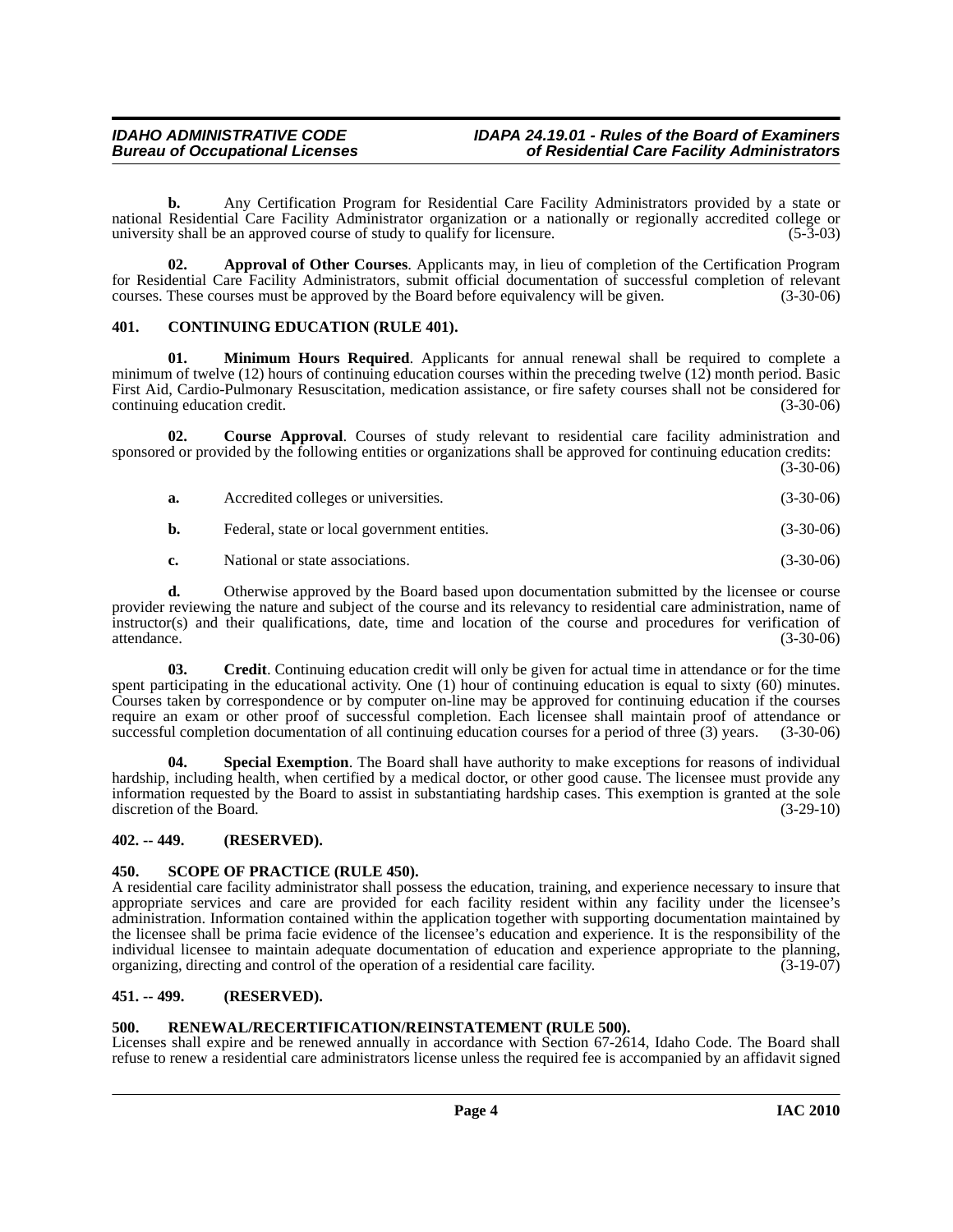# *IDAHO ADMINISTRATIVE CODE IDAPA 24.19.01 - Rules of the Board of Examiners* of Residential Care Facility Administrators

by the applicant setting forth the applicant's completion of continuing education requirements. (4-2-03)

<span id="page-4-19"></span>**01. Requirements for Reinstatement**. Applicants seeking reinstatement of a license canceled for failure to renew within five (5) years of the cancellation period, must pay a twenty-five dollar (\$25) reinstatement fee plus the back year or years fees and shall provide verification of twelve (12) hours of continuing education. (7-1-98)

<span id="page-4-8"></span>**02. Beyond a Five Year Lapse**. Beyond a five (5) year lapse, the applicant will be treated as a new applicant and application shall be made on the same forms as an application for an original license. (7-1-93)

<span id="page-4-0"></span>**501. -- 599. (RESERVED).**

<span id="page-4-1"></span>**600. FEES (RULE 600).**

<span id="page-4-14"></span><span id="page-4-13"></span><span id="page-4-7"></span>

| 01. | <b>License Application Fee.</b> License application -- one hundred dollars (\$100). | $(3-19-07)$ |
|-----|-------------------------------------------------------------------------------------|-------------|
| 02. | <b>Annual Renewal Fee.</b> Annual renewal fee -- one hundred dollars (\$100).       | $(3-30-06)$ |

- <span id="page-4-15"></span>
- **03. Provisional/Temporary**. Provisional/temporary -- one hundred dollars (\$100). (3-19-07)
- <span id="page-4-17"></span><span id="page-4-16"></span>**04.** Reinstatement Fee. Reinstatement -- twenty-five dollars (\$25). (7-1-93)
- <span id="page-4-12"></span><span id="page-4-9"></span>**05.** Reissuance of Lost License Fee. Reissuance of lost license -- ten dollars (\$10). (7-1-93)

# <span id="page-4-2"></span>**601. -- 649. (RESERVED).**

# <span id="page-4-3"></span>**650. DISCIPLINE (RULE 650).**

**01.** Civil Fine. The Board may impose a civil fine not to exceed one thousand dollars (\$1,000) upon a residential care facility administrator for each violation of Section 54-4213(1), Idaho Code. (3-18-99) licensed residential care facility administrator for each violation of Section 54-4213(1), Idaho Code.

<span id="page-4-11"></span>**02. Costs and Fees**. The Board may order a licensed residential care facility administrator to pay the costs and fees incurred by the Board in the investigation or prosecution of the licensee for violation of Section 54- 4213(1), Idaho Code. (3-18-99)

<span id="page-4-10"></span>**03. Code of Ethics**. The Board has adopted (ACHCA) Code of Ethics. Violations of the code of ethics shall be considered grounds for disciplinary action. (3-20-04)

# <span id="page-4-4"></span>**651. -- 699. (RESERVED).**

# <span id="page-4-18"></span><span id="page-4-5"></span>**700. RE-ISSUANCE OF REVOKED LICENSES. (RULE 700).**

The Board may in its discretion entertain the re-issuance of a license to any person whose license has been revoked. Application for the re-issuance of a license or registration that has been revoked shall be made on the same form as an application for an original license. Any such applicant will be required to submit to a review by the Board and may be required to sit for a special examination at the Board's discretion. (7-1-93) required to sit for a special examination at the Board's discretion.

# <span id="page-4-6"></span>**701. -- 999. (RESERVED).**